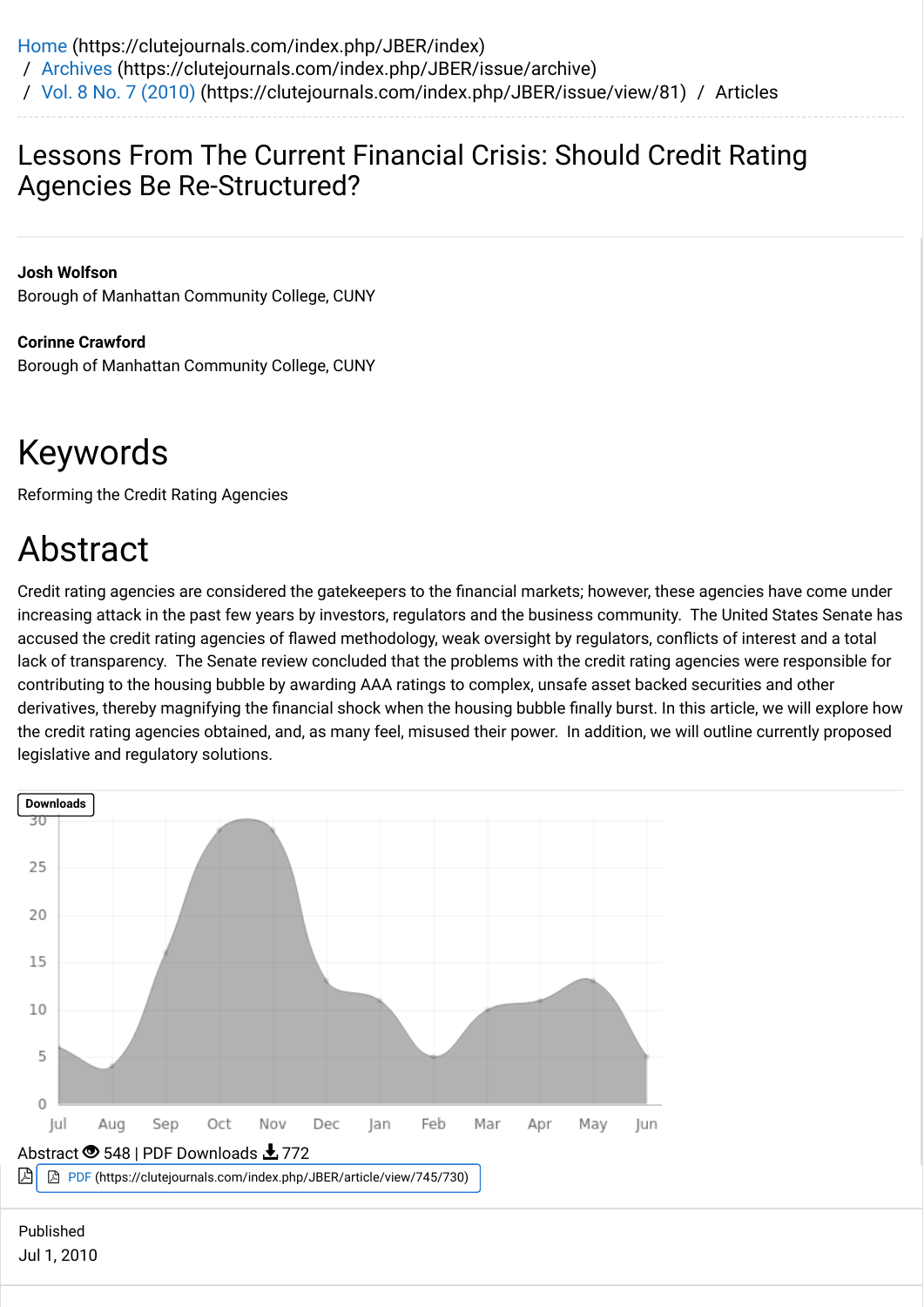### How to Cite

Wolfson, J., & Crawford, C. (2010). Lessons From The Current Financial Crisis: Should Credit Rating Agencies Be Re-Structured?. Journal of Business & Economics Research (JBER), 8(7). https://doi.org/10.19030/jber.v8i7.745

More Citation Formats

#### Issue

[Vol. 8 No. 7 \(2010\) \(https://clutejournals.com/index.php/JBER/issue/view/81\)](https://clutejournals.com/index.php/JBER/issue/view/81)

#### Section

Articles

## Most read articles by the same author(s)

[Corinne Crawford, The Repeal Of The Glass- Steagall Act And The Current Financial Crisis](https://clutejournals.com/index.php/JBER/article/view/949) [\(https://clutejournals.com/index.php/JBER/article/view/949\), Journal of Business & Economics Research \(JBER\):](https://clutejournals.com/index.php/JBER/issue/view/105) Vol. 9 No. 1 (2011) (https://clutejournals.com/index.php/JBER/issue/view/105)





 [\(https://www.cluteinstitute.com/#conferences\)](https://www.cluteinstitute.com/#conferences)

[Make a Submission \(https://clutejournals.com/index.php/JBER/about/submissions\)](https://clutejournals.com/index.php/JBER/about/submissions)

| <b>Current Issue</b>                                                                                             |  |
|------------------------------------------------------------------------------------------------------------------|--|
| [/https://clutejournals.com/index.php/JBER/gateway/plugin/WebFeedGatewayPlugin/atom<br> 1.0 <br>$\lambda$   ATOM |  |
| (https://clutejournals.com/index.php/JBER/gateway/plugin/WebFeedGatewayPlugin/rss2)<br>$\mathcal{Y}$ RSS 2.0     |  |
| (https://clutejournals.com/index.php/JBER/gateway/plugin/WebFeedGatewayPlugin/rss)<br>$\chi$ RSS 1.0             |  |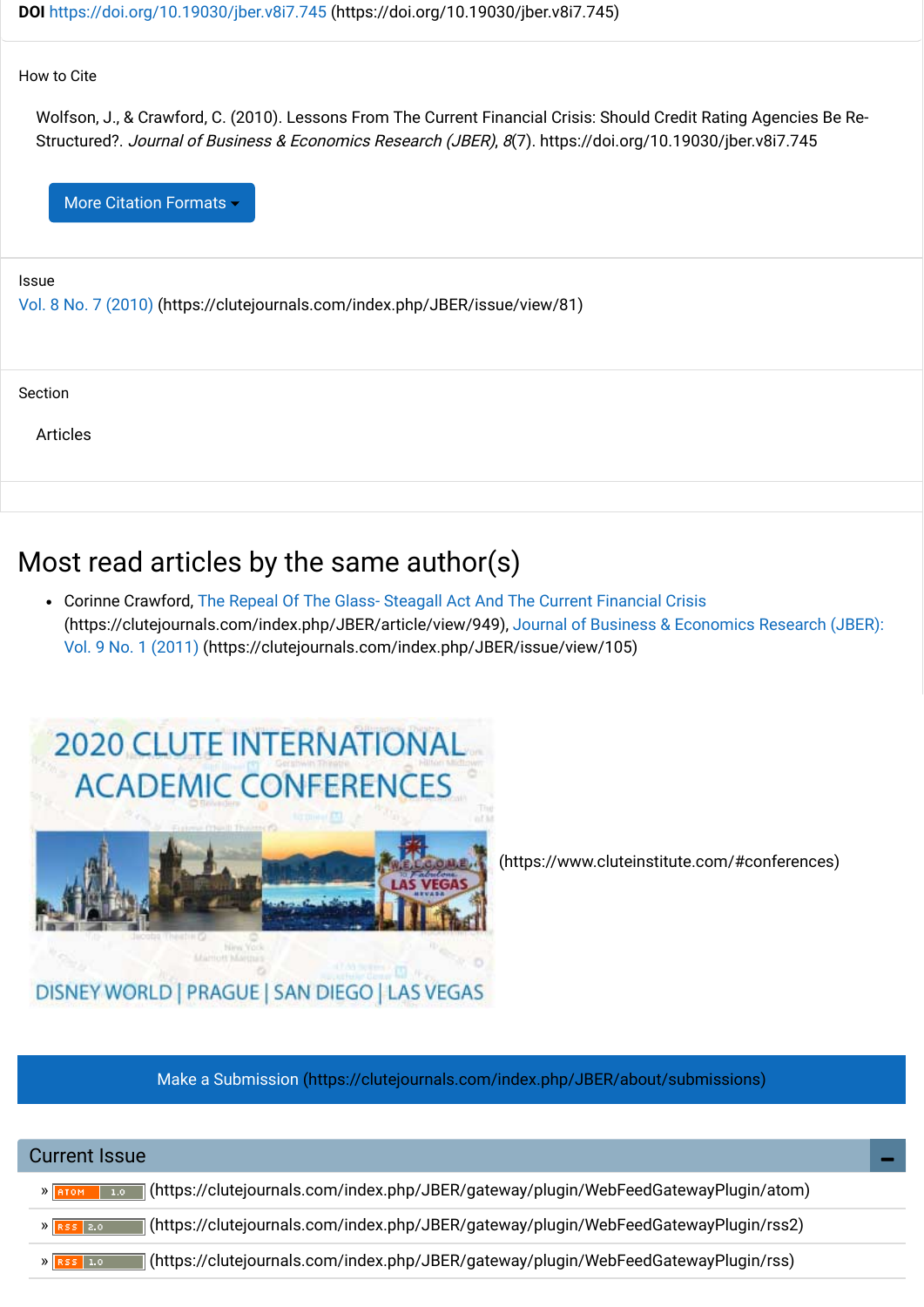Advertisement

# C Journal of Business &

#### **Published since 2003**

ISSN 1542-4448 (print), ISSN 2157-8893 (online) The Journal of Business & Economics Research (JBER) welcomes articles in all areas of business and economics.

## **IMPORTANT LINKS**

[About the Journal \(http://clutejournals.com/index.php/JBER/about\)](http://clutejournals.com/index.php/JBER/about)

[Editorial Team \(http://clutejournals.com/index.php/JBER/about/editorialTeam\)](http://clutejournals.com/index.php/JBER/about/editorialTeam)

[Submissions \(https://www.cluteinstitute.com/submissions/\)](https://www.cluteinstitute.com/submissions/)